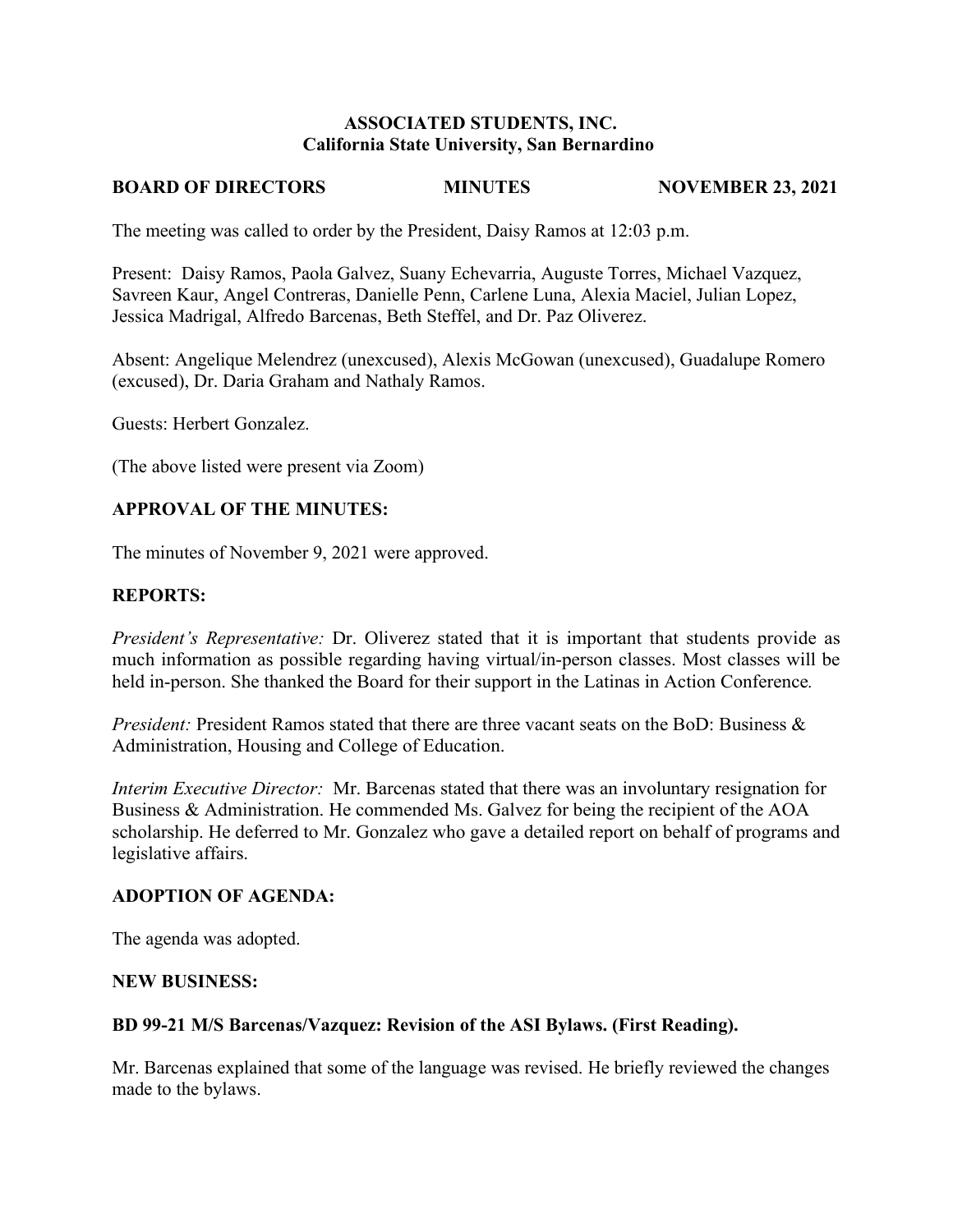*Article I, Section 6, Subsection A (1):*

To add: "Are not voting members of the BoD."

*Article II, Section 5, Subsection E:* 

To strike: "No elected or appointed student executive officer, may hold an elected or appointed executive position" and replace with "Students may not hold an individual executive office as defined in Article IV."

The following Subsections were removed:

*Article VI, Section 2, Subsection F(a-2) (a-3) (a-4):*

To strike: "Examining the qualifications of all candidates for any elected positions in accordance with CSUSB and ASI policy."

To strike: "Formulating any special regulations pertaining to elections and executing them after approval by the ASI BoD."

To strike: "Preparing and counting the ballots for ASI elections under the supervision of the Office of Student Engagement and reporting the results, together with any irregularities, to the ASI BoD."

*Article VI, Section 2, Subsection F(b-1) (b-2):* 

To add: "The Elections Committee Chair appointed by the ASI President (voting only to break a tie)."

To strike: "One of these positions shall be appointed as chair by the ASI BoD (voting)."

*Article VI, Section 5, Subsection E:* 

To strike: "No elected or appointed student executive officer, may hold an elected or appointed executive position" and replace with "Students may not hold an individual executive office as defined in Article IV for more than two (2) terms".

*Article IV, Subsection 1:* 

M/S: Barcenas/Vazquez: To add the following sections. Passed.

*Article III, Section 2, Subjection A (14):*

To add: "Vice President of Palm Desert Campus"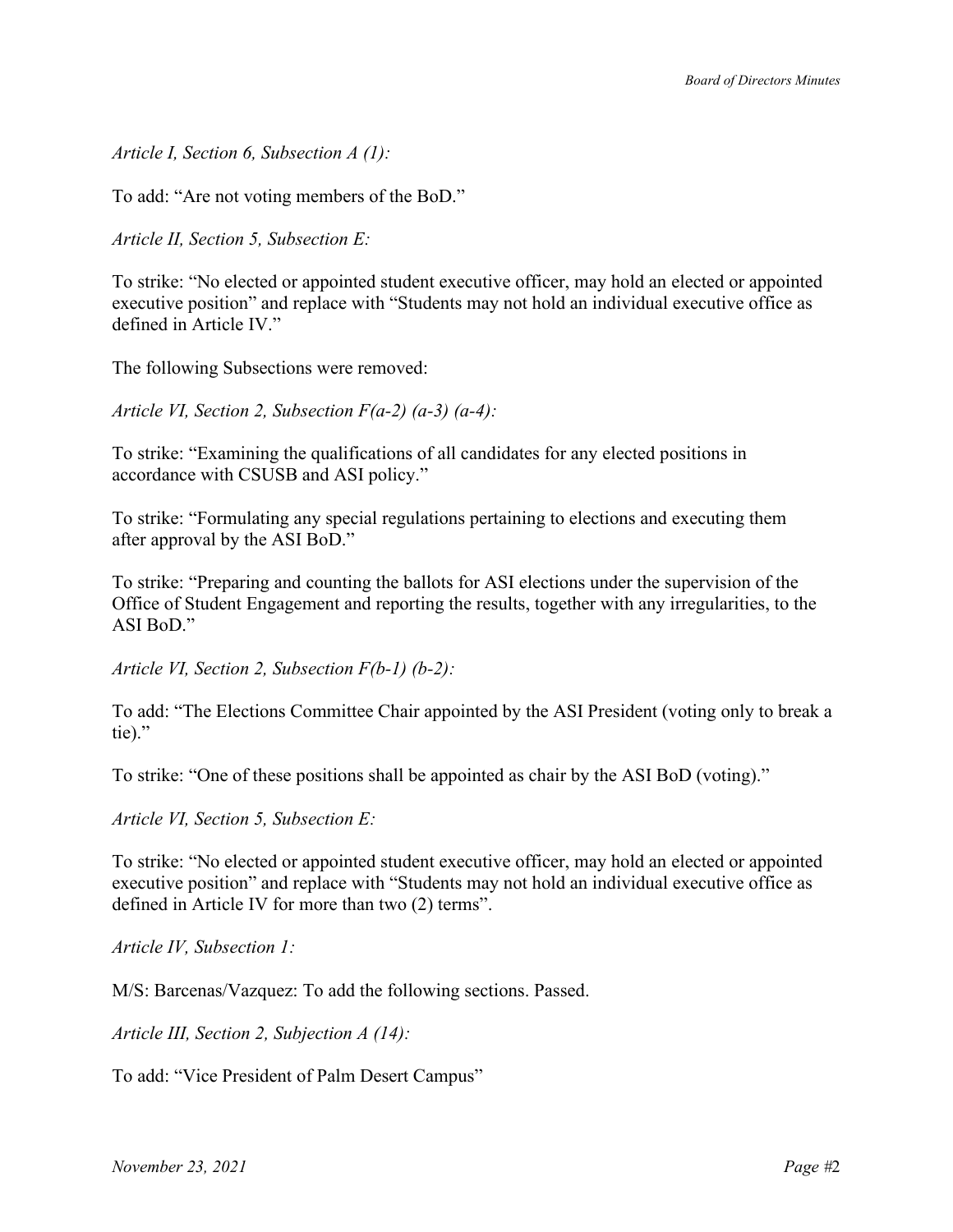*Article IV, Section 5, Subsection A and B:*

# **Section 5. Vice President, Palm Desert Campus (PDC).**

- A. Eligibility. The office of ASI Vice President of Palm Desert Campus may only be held by a student who is enrolled at all times at the Palm Desert Campus and in accordance with the academic policies of the corporation.
- B. Responsibilities and Duties. The ASI Vice President of Palm Desert Campus shall:
	- 1. Serve as the student representative on behalf of the Palm Desert Campus to the ASI BoD.
	- 2. Chair the Palm Desert Advisory Committee (PDAC).
	- 3. Have the authority to remove members from the PDAC subject to majority vote of the filled voting positions present at the BoD meeting.
	- 4. Ensure that the PDAC will establish a meeting schedule at the beginning of each semester.
	- 5. Present a report of the actions and activities undertaken by the PDAC to the ASI BoD. Serve as the main designee for all shared governance appointments at the Palm Desert Campus as a representative for PDC affairs.

Mr. Torres inquired whether the Vice President of PDC would be considered an Executive Officer and when this will be implemented. Mr. Barcenas stated that there used to be a Vice President of PDC, however, in 2013 the position was removed. The Vice President of PDC would be an Executive Officer replacing the current PDC representative. He explained that this will be implemented during the Spring elections if the Bylaws are approved during the next reading.

#### Discussion ensued

Mr. Barcenas recommended that the Board review the bylaws and give any feedback during the next Board meeting.

Discussion closed.

# **BD 100-21 M/S Barcenas/Vasquez: Revision of the ASI Elections Policy and Procedures. (First Reading).**

Mr. Barcenas explained that a lot of the language was revised. He reviewed the larger changes made to the policy.

#### *Purpose:*

To strike: "To establish the election procedures upon which all Associated Students, Inc. (ASI) elections (general and special), will be operated, and to establish the qualification and criteria for all ASI candidates for office" and replace with "To establish the election procedures upon which all Associated Students, Inc. (ASI) elections (general and special), will be operated, and to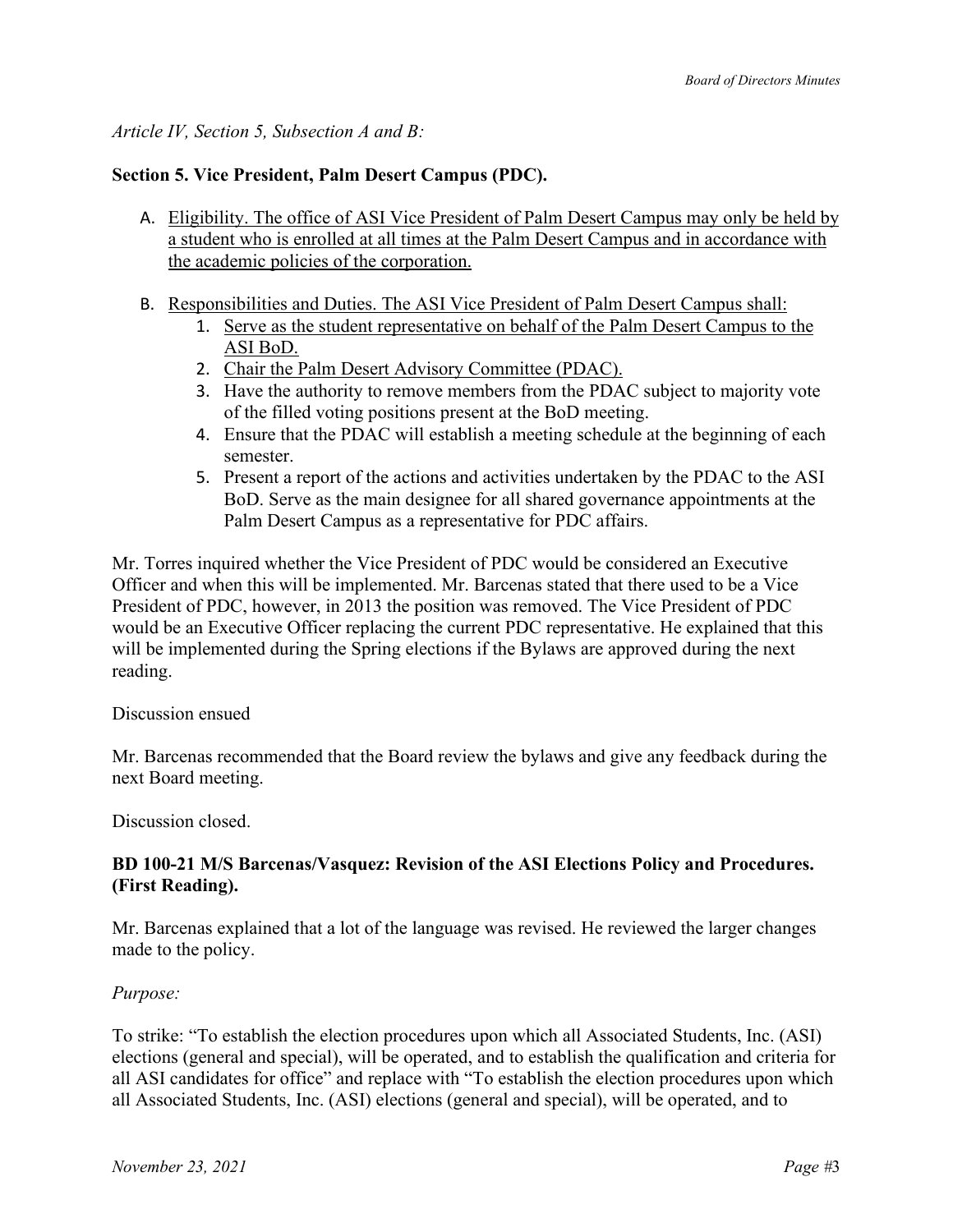establish the qualification and criteria for all ASI candidates for office. Elections are at the very heart of governing the corporation and its operations; consequently, this policy has been created to ensure that strict standards in the conduct of ASI elections are stated and enforced. Should there be any conflict between this policy and the ASI bylaws, the ASI bylaws will prevail."

*Section A, Subsection 1(a):* 

To add: "All student members of the elections committee are appointed by the ASI President and approved by a majority of the ASI BoD.

*Section A, Subsection 5:* 

To add: "Elections Chair Responsibilities"

Mr. Barcenas explained that the responsibilities of the Elections Chair will be listed in the bylaws. The goal for this year's Elections is to make the application fully online.

Discussion closed.

## **BD 101-21 M/S Barcenas/Penn: Appointment of David Garcia-Tlahuel as a student-atlarge representative to the PDC Advisory Committee.**

Mr. Barcenas spoke in favor of Mr. Tlahuel.

A roll call vote was conducted as follows: In Favor: Ramos, Penn, Steffel, Torres, Vazquez, Kaur, Luna, Contreras, Barcenas, Madrigal and Oliverez. Opposed: None. Abstentions: None. Passed (11/0/0).

#### **BD 102-21 M/S Barcenas/Contreras: Appointment of Pearla Badena as a student-at-large representative to the PDC Advisory Committee.**

A roll call vote was conducted as follows: In Favor: Ramos, Penn, Steffel, Torres, Vazquez, Kaur, Luna, Contreras, Barcenas, Madrigal and Oliverez. Opposed: None. Abstentions: None. Passed (11/0/0).

# **ANNOUCEMENTS:**

Mr. Barcenas encouraged the Board to complete their SOTEs.